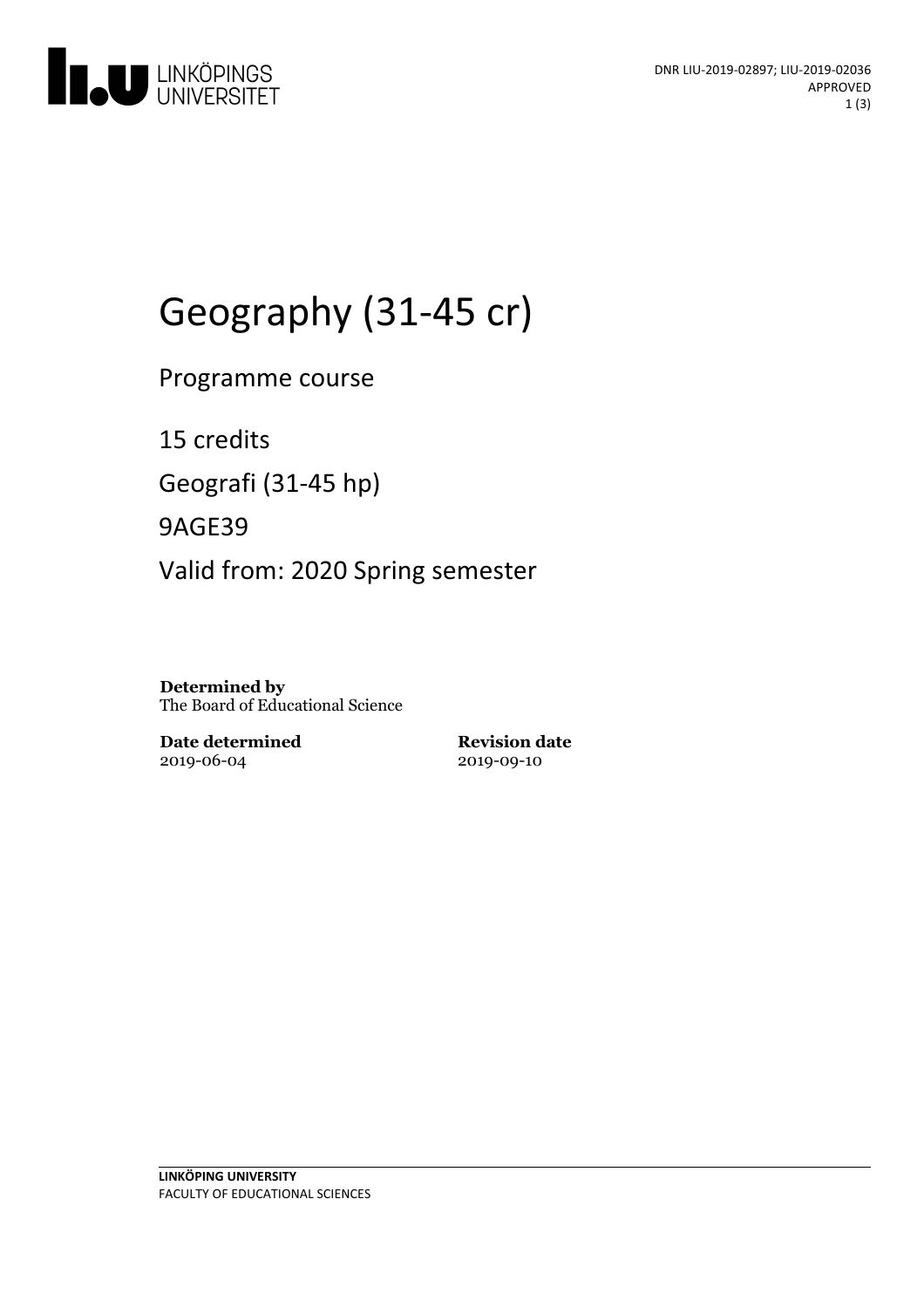## Main field of study

No main field of study

Course level

Second cycle

#### Advancement level

A1X

#### Course offered for

Secondary School Teacher Programme with a specialization in Teaching in Grades 7-9 of the Compulsory School

#### Examination

Applies to all courses regardless of grading scale.

Students failing an exam covering either the entire course or part of the course two times are entitled to have a new examiner appointed for the reexamination.

If the course has a three-graded grading scale (U - VG), following applies:

Students who have passed an examination may not retake it in order to improve their grades.

The following applies to courses that include a compulsory component:

If special circumstances prevail, and if it is possible with consideration of the nature of the compulsory component, the examiner may decide to replace the compulsory component with another equivalent component.

If the LiU coordinator for students with disabilities has granted a student the right to an adapted examination for <sup>a</sup> written examination in an examination hall, the student has the right to it. If the coordinator has instead recommended for the student an adapted examination or alternative form of examination, the examiner may grant this if the examiner assesses that it is possible, based on consideration of the course objectives.

#### Grades

Three-grade scale, U, G, VG